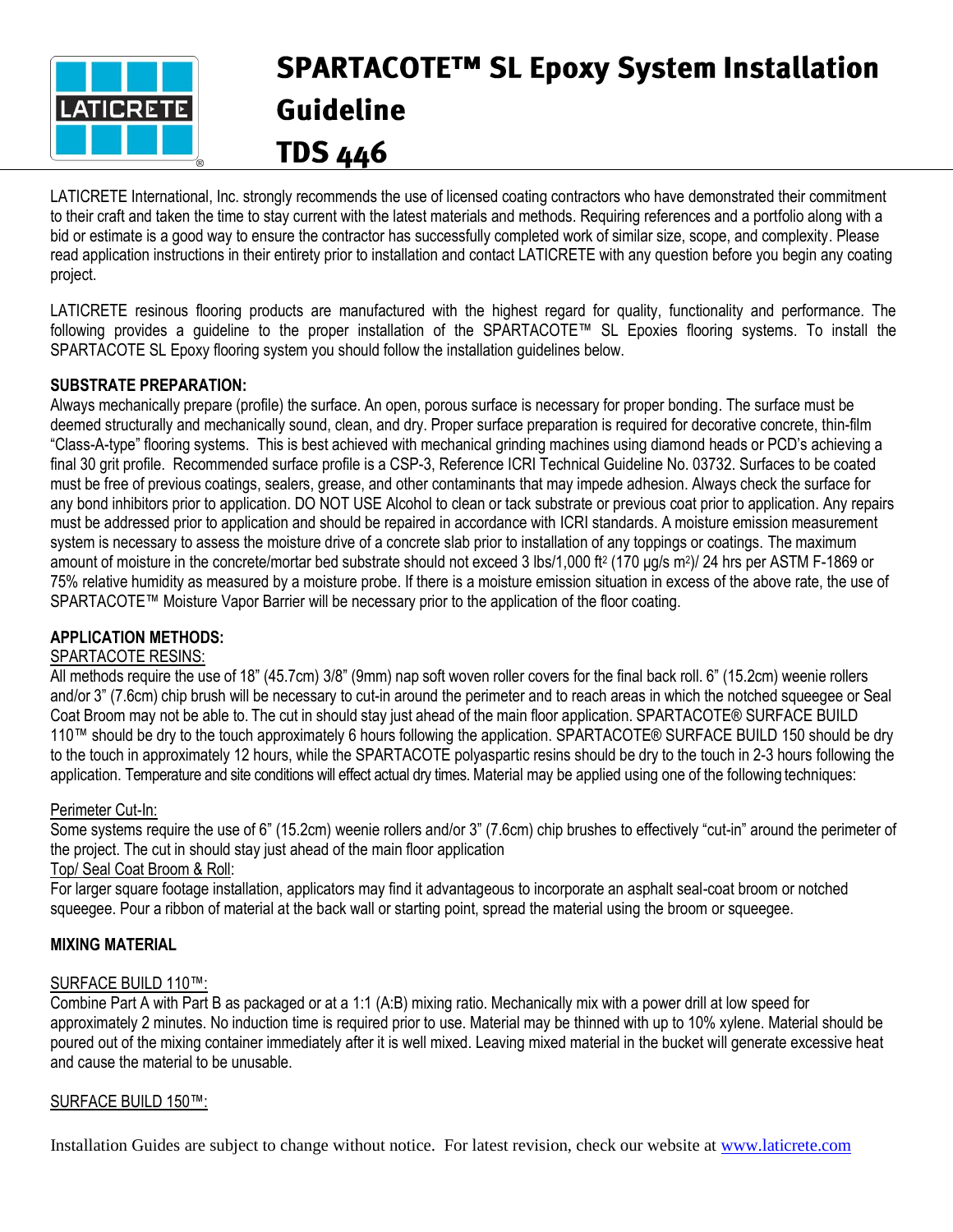Stir contents of Part A prior to mixing in part B. Combine stirred Part A with Part B as packaged or at a 2:1 (A:B) mixing ratio. Mechanically mix with a power drill at low speed for approximately 2 minutes. No induction time is required prior to use. Material may be thinned with up to 10% xylene for better workability. Material should be poured out of the mixing container immediately after it is well mixed. Leaving mixed material in the bucket will generate excessive heat and cause the material to be unusable. Polyaspartic Clear Coats:

Do not mix until ready for immediate use. Using a separate mixing vessel combine the SPARTACOTE™ FLEX PURE™ parts A&B in equal 1:1 amounts by volume and mix for 2 minutes with a slow speed drill or paddle mixer making sure to scrape the sides and bottom of the bucket. Avoid creating a vortex, as it will induce air to the mix.

## **APPLYING THE PRODUCT**

## Application of Primer/ Seal Coat:

After properly profiling the surface to an ICRI CSP of 3 be certain that the substrate is free of any moisture or other contaminants. Install following the installation method above. Small chip brushes may be used along the perimeter and in more difficult to reach areas. SPARTACOTE™ SURFACE BUILD 110 should be installed at a wet film thickness of 6 - 20 mil (0.15 - 0.5mm). This will typically be yield approximately 80 to 266 ft<sup>2</sup>/ gallon (2.0 - 6.5 m<sup>2</sup>/L). After the initial spreading of material using the seal coat broom or squeegee, a back roll in the opposite direction should immediately follow. It will typically be dry to the touch 6 hours after application, depending on ambient and slab temperature. The material should be recoating with a subsequent coating within 72 hours of this application. Application of Mid Coat (Broadcast Optional):

After the primer coat of SPARTACOTE SURFACE BUILD 110 is dry the mid/ broadcast coat can be applied. The materials used for this coat is the SURFACE BUILD 150. Install following the installation method above using small chip brushes or weenie rollers along the perimeter and in more difficult to reach areas. SPARTACOTE™ SURFACE BUILD 150 should be installed at a wet film thickness of 10 - 20 mil (0.25 - 0.5mm). This will typically be yield approximately 80 - 160 ft<sup>2</sup>/gallon (2.0 – 3.9 m<sup>2</sup>/L), respectively. After the initial spreading of material using the seal coat broom or squeegee, a back roll in the opposite direction should immediately follow. If going with a clear system allow the coating to dry prior to the top coat application. If a decorative system is to be installed, immediately after the back roll a third person on spikes should broadcast the decorative media into the wet resin to refusal. The resin will typically be dry to the touch 12 hours after application, depending on ambient and slab temperature.

#### Cleaning and Scraping of Excess Chip (If Applicable)**:**

Once broadcast coat has dried to the touch, begin removing excess media chip. (NOTE: The floor is dry and can be walked on but is not "cured" at this point. Walk cautiously, do not run or twist feet on the surface). With an electric leaf blower proceed to blow all the excess/ non adhered chip into piles or towards a corner. Carefully clean up the excess chip and re-box it as it can be used again on future projects. Using a 12-14" (30.5 – 35.6 cm) metal floor scraper proceed to scrape the surface in 3 opposing direction (north/south, east/west, diagonal) ensuring the entire floor receives a uniform scrape. This procedure is critical to a quality finished floor. A poor scrape will result in an uneven finished texture and excess material usage on the top coat. Clean all the chip debris by blowing it into piles with the leaf blower. Clean up the debris and dispose of it in the trash (The scraped chip cannot be re-used on the next job). Blow the floor a second time to ensure all remaining chip debris is off the floor and surface is clean and ready for the top coat. Cleaning and Removing Excess Quartz (If Applicable)**:** 

Once broadcast coat has dried to the touch, begin removing excess quartz. (NOTE: The floor is dry and can be walked on but is not "cured" at this point. Walk cautiously, do not run or twist feet on the surface.) With an electric leaf blower proceed to blow all the excess/ non adhered quartz into piles or towards a corner. A stiff bristled broom can also be used to ensure excess quartz is removed. Carefully clean up the excess quartz and re-box it as it can be used again on future projects.

#### Application of Top Coat (Optional for Clear System):

If a highly abrasion resistant and/or chemical resistant floor coating is sought, the use of a polyaspartic top coat can be used. If the mid coat was finished with a broadcast of decorative media this coating will be necessary. After the 12 hour dry time and the decorative media (if applicable) is cleaned, a top coat of SPARTACOTE FLEX PURE can be used. Apply an 8 mil (0.2mm) thick coat of SPARTACOTE™ FLEX PURE™ Clear using an application method mentioned above, at a rate of 200 ft<sup>2</sup>/ gallon (4.9 m<sup>2</sup>/L). Optional SPARTACOTE GRIP™ traction additive may be used in the top coat to provide for increased texture and traction. SPARTACOTE GRIP traction additive is a polymer sand that can be suspended into the material during the mixing process. Amount added can range from 1- 3 oz./gallon (7.5 – 23.3 mL/L) depending on the desired level of traction. Always do a mock-up to establish desired level of traction. If a smoother finish is sought. Allow the Top coat to dry to the touch, typically 2-3 hours, prior to another application of SPARTACOTE FLEX PURE.